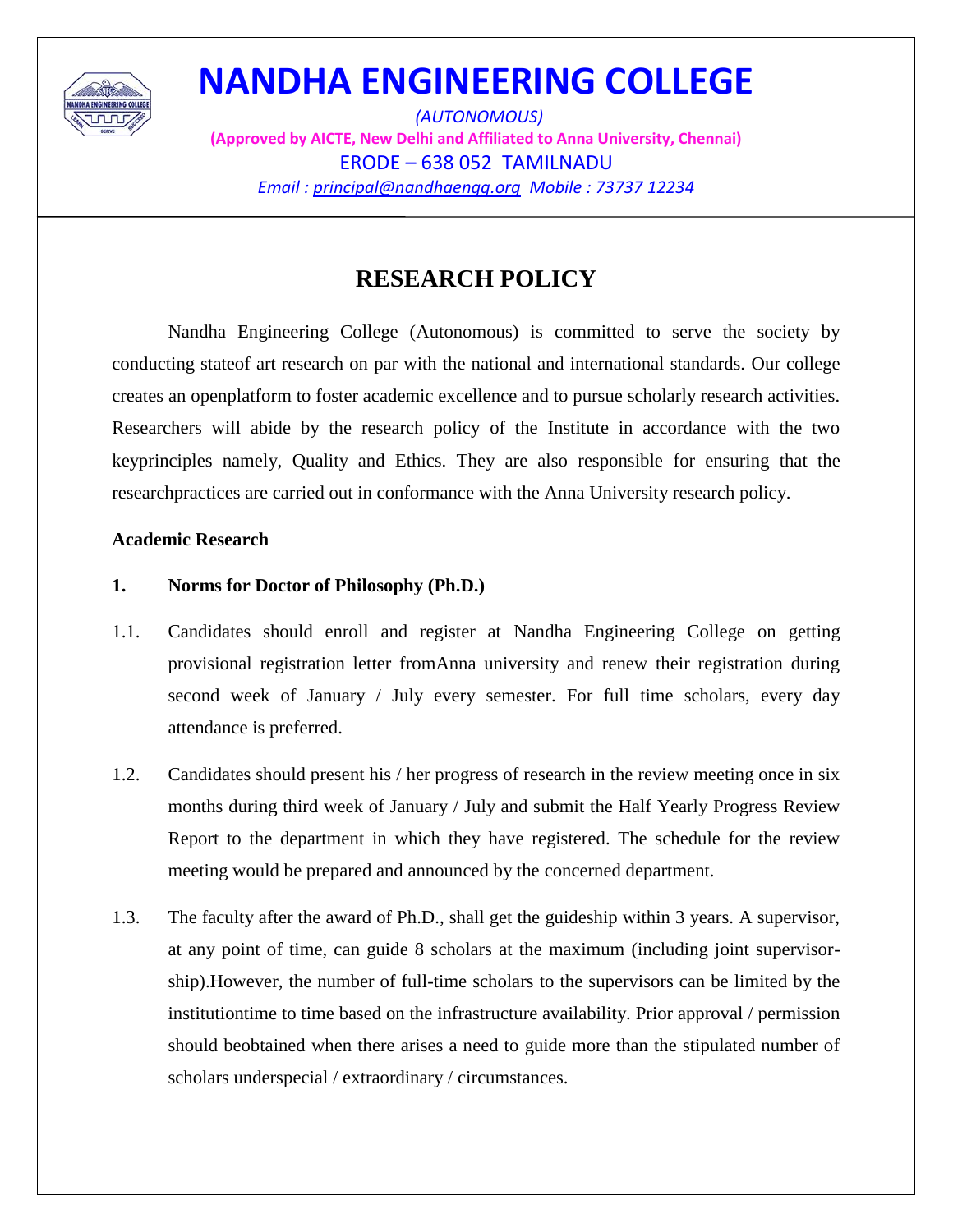

*(AUTONOMOUS)* **(Approved by AICTE, New Delhi and Affiliated to Anna University, Chennai)** ERODE – 638 052 TAMILNADU *Email : principal@nandhaengg.org Mobile : 73737 12234*

- 1.4. The Supervisors shall endorse the candidates to publish their research work. The candidate shall publish their research paper in reputed (Anna University Annexure / Scopus/ SCI/SCI-E/ESCI, Indian Citation Index) indexed conferences / Workshops / Journals) after obtaining formal permission from therespective Supervisor. The form should enclose both the paper and the Urkund report of the paper. Only after checking for Plagiarism, the Research supervisor can sign the form and permitthe candidate to submit the paper to the journal.
- 1.5. The research scholar shall submit a copy of Ph.D. thesis to the College Library onsuccessful completion of the Viva-Voce.

#### **2. Plagiarism Check**

- 2.1. All research supervisors recognized by Anna University will have login ID for online access to Urkund Plagiarism detection software by Centre for Research, Anna University, Chennai.
- 2.2. Research Scholar should submit the copy of Urkund plagiarism check report to the concern supervisor for a paper before submitting to the journal / Conference.
- 2.3. The research scholar Synopsis/ Thesis should accompany Urkund plagiarism report while submitting same to Center for Research, Anna university.

### **3. The Act of Plagiarism**

3.1. In the case of scholars who have committed the act of plagiarism in the Thesis/journalpublication, his/her Thesis/degree shall be forfeited and his/her research registration shall be cancelled and also he/she shall be debarred to register for any other programme in the University.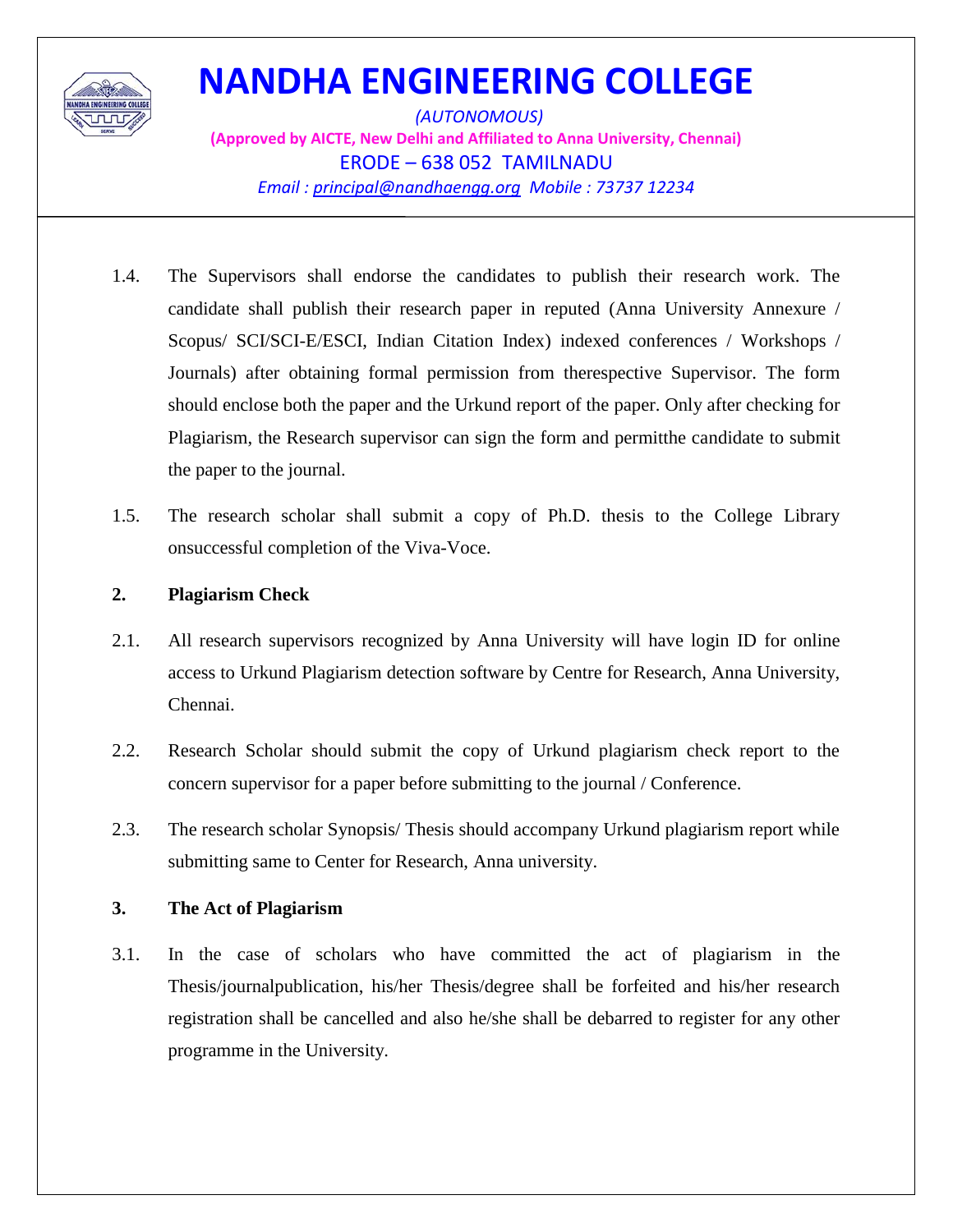

.

## **NANDHA ENGINEERING COLLEGE**

*(AUTONOMOUS)* **(Approved by AICTE, New Delhi and Affiliated to Anna University, Chennai)** ERODE – 638 052 TAMILNADU *Email : principal@nandhaengg.org Mobile : 73737 12234*

- 3.2. For the abetment of above such action, the recognition of his/her Supervisor ship shall be withdrawn for a period of five years and he/she shall be debarred from guiding the scholars for any research programme in the University till such period.
- 3.3. If any scholar has committed an act of self plagiarism in the publications and ascertained bythe Committee, such work shall not be allowed in his/herthesis and the scholar shall be fined up as per the affiliating university, while the Supervisor shall also face action.

The Synopsis / Thesis of such scholar shall be accepted only based on a new publication in areferred journal (as applicable).

- 3.4. If plagiarism is detected in the Publications / Thesis of any other scholar under the same supervisor, the recognition of his/her Supervisor ship shall be withdrawn for a period of fiveyears and he/she shall be debarred from guiding the scholars, besides other disciplinary action.
- 3.5. Providing generous seed funding to the Faculty members to publish their research findings in refereed Journal / Conference.
- 3.6 Providing international travel grant to faculty and students to enable them to participate and present papers in International Conferences or to attend the internship training in an emerging area.

#### **4. Sponsored / Collaborative Research Project**

4.1. The faculty shall apply for funding support from the Govt / Industries, to do Sponsored/Collaborative research based on the call for proposals from the agencies.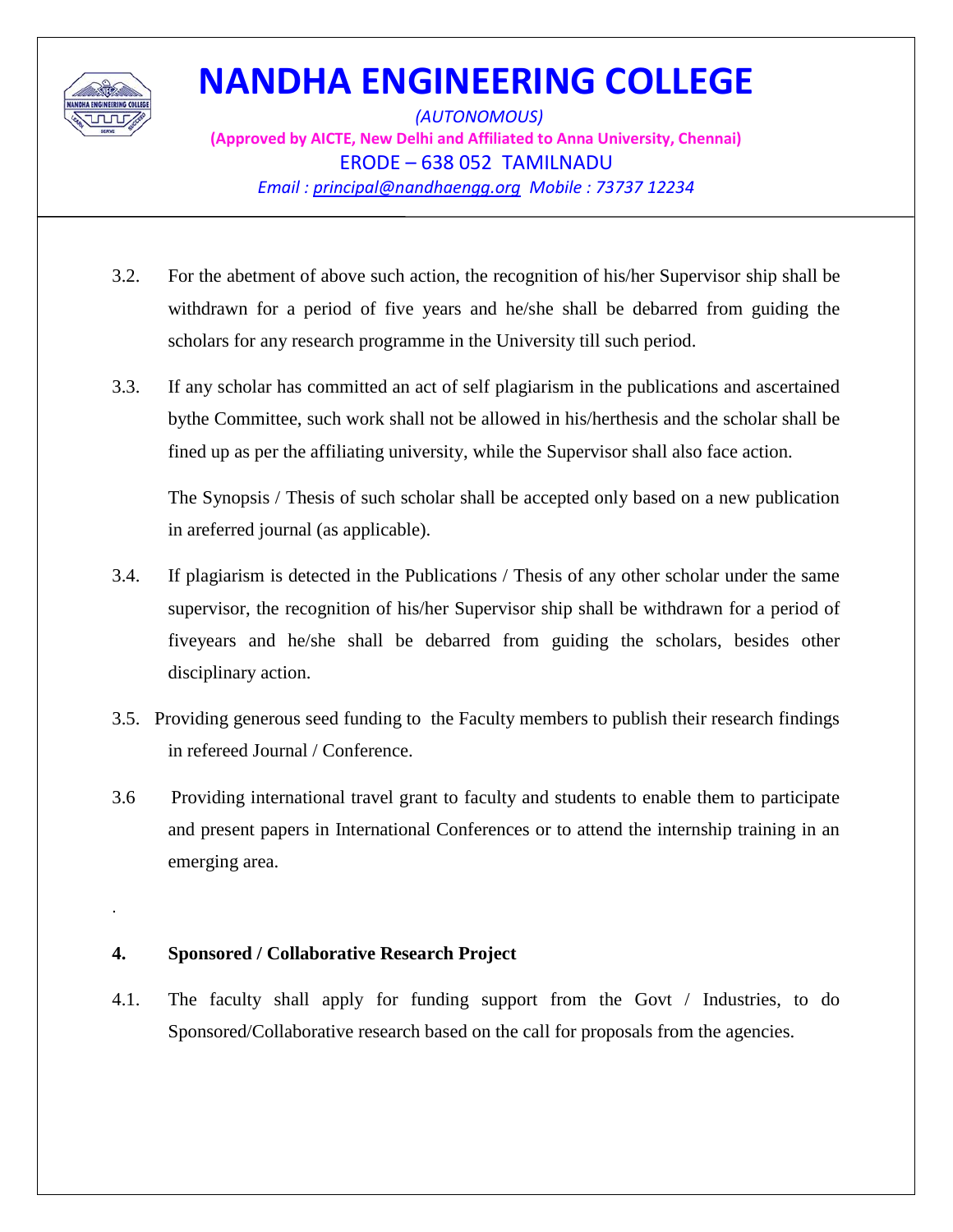

*(AUTONOMOUS)* **(Approved by AICTE, New Delhi and Affiliated to Anna University, Chennai)** ERODE – 638 052 TAMILNADU *Email : principal@nandhaengg.org Mobile : 73737 12234*

- 4.2. A Department Level Proposal Review Committee / Project Review Committee (PRC) shallbe constituted that comprises of Principal Investigator, Subject Expert, Dean / HOD for proposal assessment.
- 4.3. The PRC shall forward the proposals upon review to the Principal for approval towards thesubmission of proposals to the funding agencies
- 4.4. The Principal Investigator shall then submit the application along with supporting documentsbased on the approval to the Funding Agencies.
- 4.5. The PIs shall create a new Head of Account and prepare a Stock Register with proper entries ofpurchase of Recurring and Non-Recurring items upon sanction of the project by the fundingagency.
- 4.6. The PIs shall appoint a Project fellow (if applicable) by means of advertising and thenselection shall be done by conducting the interview based on the budget approval of the fundingagency. The interview panel should be constituted with one external expert member along withPI and HOD.
- 4.7. The PIs shall attend the Progress Review Meeting (Once in six months) conducted by the Progress Review Committee that comprises of Principal, Dean-R&D and expert members. The PIs shall submit the Half yearly Progress Review Report to the Dean concerned.
- 4.8. The PIs shall prepare Project Completion Report on completion of the project durationaccording to the guidelines of the funding agency.
- 4.9. The PIs shall prepare the Utilization Certificate (UC) duly signed by the Auditor.
- 4.10. The PIs shall submit the Project Completion Report, Utilization Certificate and Publications/ patent list to the Sponsoring agency through the Dean and the Principal.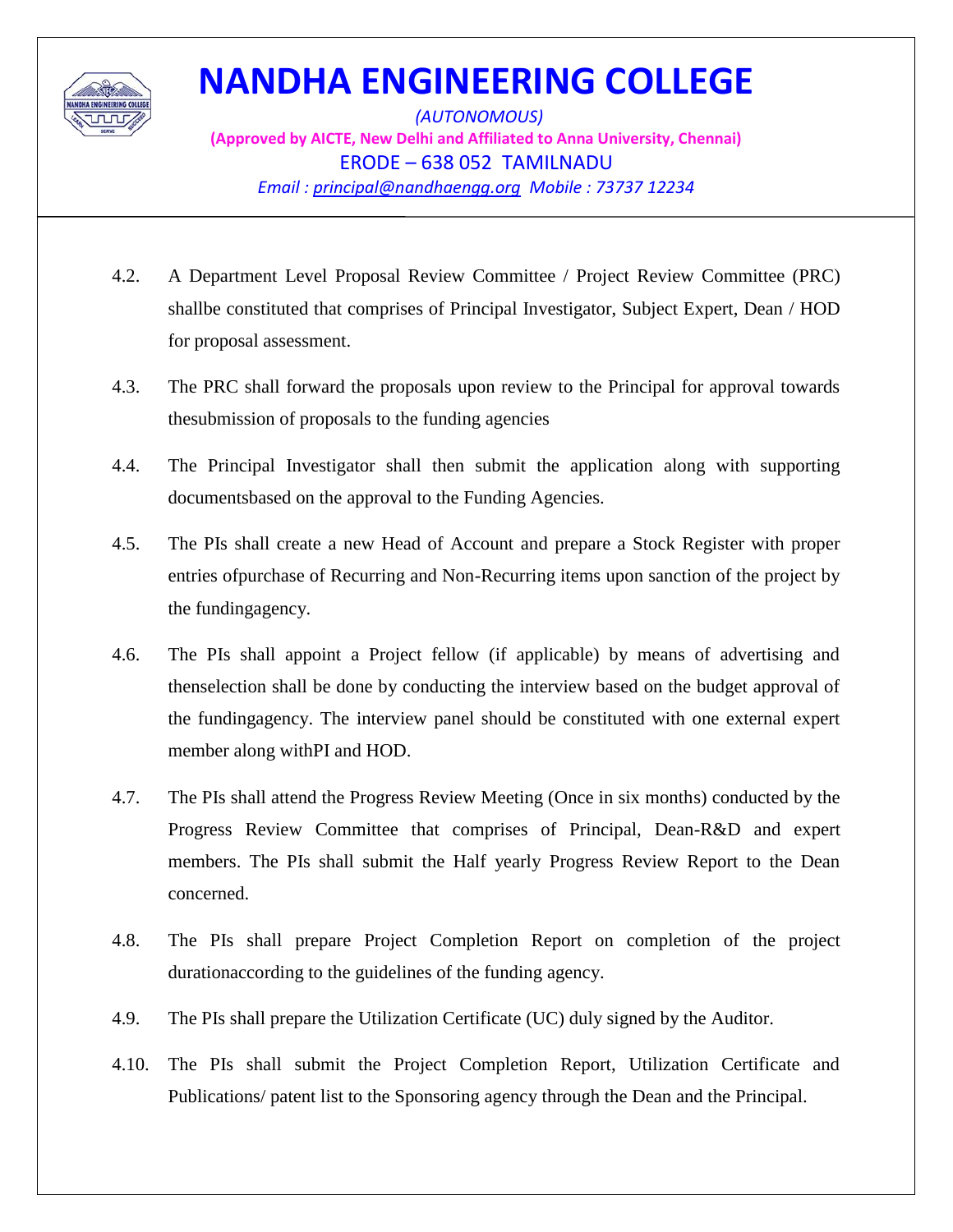

*(AUTONOMOUS)* **(Approved by AICTE, New Delhi and Affiliated to Anna University, Chennai)** ERODE – 638 052 TAMILNADU *Email : principal@nandhaengg.org Mobile : 73737 12234*

### **Remuneration Policy for Consultancy, Testing and**

### **Sponsored Research Projects**

Faculty members who are doing Consultancy, Testing and Sponsored Research projectsare entitled to get remuneration as per the following norms.

### **Consultancy and Testing Assignments**

- $\triangleright$  The consultancy charges shall be shared as 20:80 for the College and the facultymembers respectively.
- $\triangleright$  The testing charges are shared as 40:60 for the College and the faculty members respectively.
- $\triangleright$  The maximum remuneration is capped at Rs.1.00 lakh per project per facultymember.
- $\triangleright$  The faculty members who are going for consultancy and testing work outside during the College working days are entitled to apply for on duty leave.
- $\triangleright$  The faculty members who are going for testing work outside the College should get necessary out pass from the department and College.

### **Sponsored Projects**

### **Clause 1**

- $\triangleright$  Faculty members who do sponsored research projects are entitled to get aremuneration of 5% of overall project cost.
- $\triangleright$  Faculty members who do sponsored research are entitled to get remuneration of 1% of the overall project cost.
- $\triangleright$  The maximum remuneration is capped at Rs.1.00 lakh per project per facultymember.